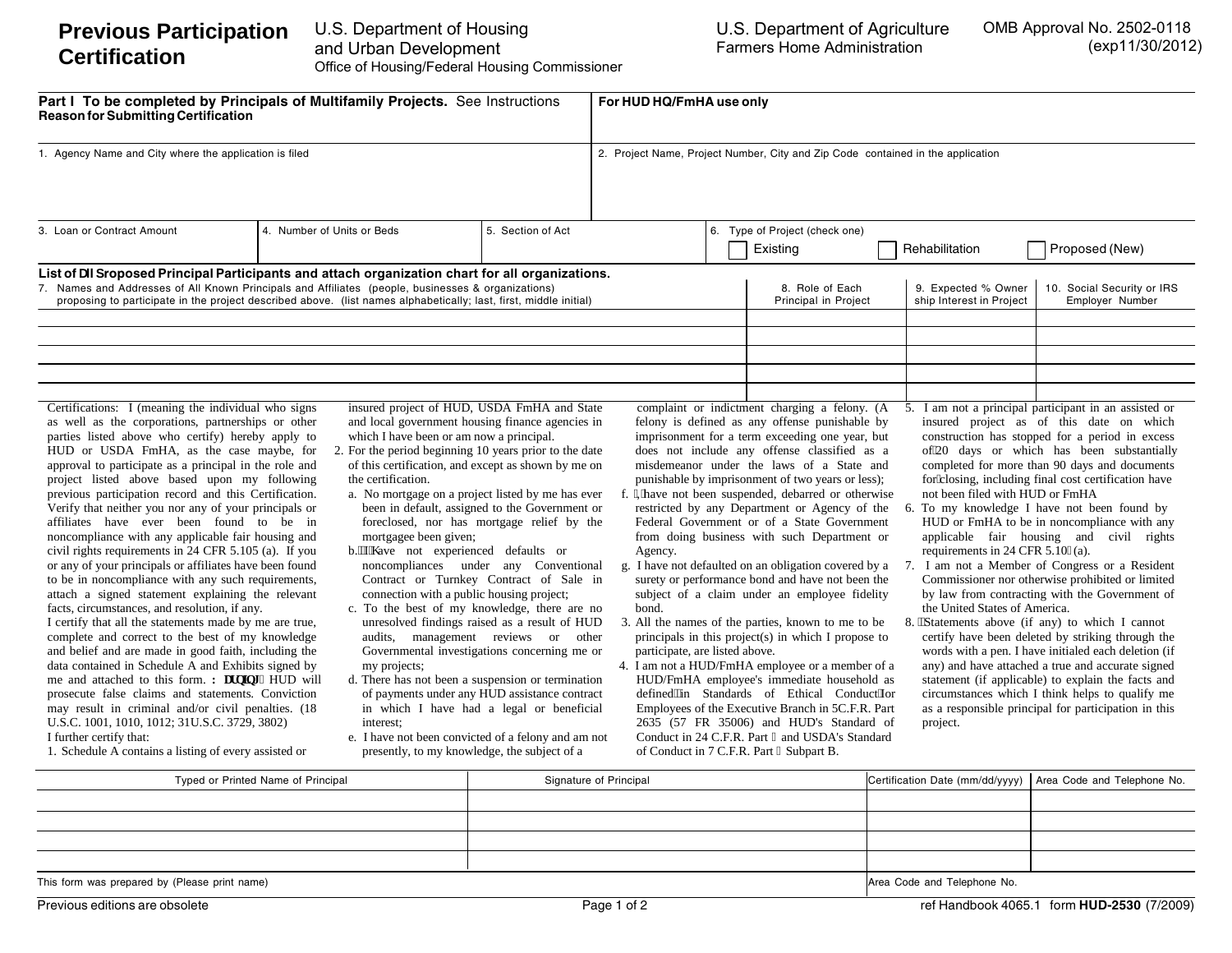Schedule A: List of Previous Projects and Section 8 Contracts. By my name below is the complete list of my previous projects and my participation history as a principal; in Multifamily Housing programs of HUD/FmHA, State, and Local Housing Finance Agencies. **Note:** Read and follow the instruction sheet carefully. Abbreviate where possible. Make full disclosure. Add extra sheets if you need more space. Double check for accuracy. If you have no previous projects write, by your name, **"No previous participation, First Experience."**

| 1. List each Principal's Name<br>(list in alphabetical order, | 2. List Previous Projects<br>(give the I.D. number, project name, city location,<br>& government agency involved | 3. List Principals' Role(s)<br>(indicate dates participated, and | 4. Status of Loan<br>(current, defaulted,<br>assigned, or | 5. Was Project ever in Default,<br>during your participation? | 6. Last Mgmt.<br>and/or<br>Physical Inspctn |                 |
|---------------------------------------------------------------|------------------------------------------------------------------------------------------------------------------|------------------------------------------------------------------|-----------------------------------------------------------|---------------------------------------------------------------|---------------------------------------------|-----------------|
| last name first)                                              | if other than HUD)                                                                                               | if fee or identity of interest participant)                      | foreclosed)                                               | Yes No                                                        | If "Yes," explain                           | Rating and Date |
|                                                               |                                                                                                                  |                                                                  |                                                           |                                                               |                                             |                 |
|                                                               |                                                                                                                  |                                                                  |                                                           |                                                               |                                             |                 |
|                                                               |                                                                                                                  |                                                                  |                                                           |                                                               |                                             |                 |
|                                                               |                                                                                                                  |                                                                  |                                                           |                                                               |                                             |                 |
|                                                               |                                                                                                                  |                                                                  |                                                           |                                                               |                                             |                 |
|                                                               |                                                                                                                  |                                                                  |                                                           |                                                               |                                             |                 |
|                                                               |                                                                                                                  |                                                                  |                                                           |                                                               |                                             |                 |
|                                                               |                                                                                                                  |                                                                  |                                                           |                                                               |                                             |                 |
|                                                               |                                                                                                                  |                                                                  |                                                           |                                                               |                                             |                 |
|                                                               |                                                                                                                  |                                                                  |                                                           |                                                               |                                             |                 |
|                                                               |                                                                                                                  |                                                                  |                                                           |                                                               |                                             |                 |
|                                                               |                                                                                                                  |                                                                  |                                                           |                                                               |                                             |                 |
|                                                               |                                                                                                                  |                                                                  |                                                           |                                                               |                                             |                 |
|                                                               |                                                                                                                  |                                                                  |                                                           |                                                               |                                             |                 |
|                                                               |                                                                                                                  |                                                                  |                                                           |                                                               |                                             |                 |
|                                                               |                                                                                                                  |                                                                  |                                                           |                                                               |                                             |                 |
|                                                               |                                                                                                                  |                                                                  |                                                           |                                                               |                                             |                 |
|                                                               |                                                                                                                  |                                                                  |                                                           |                                                               |                                             |                 |
|                                                               |                                                                                                                  |                                                                  |                                                           |                                                               |                                             |                 |
|                                                               |                                                                                                                  |                                                                  |                                                           |                                                               |                                             |                 |
|                                                               |                                                                                                                  |                                                                  |                                                           |                                                               |                                             |                 |
|                                                               |                                                                                                                  |                                                                  |                                                           |                                                               |                                             |                 |
|                                                               |                                                                                                                  |                                                                  |                                                           |                                                               |                                             |                 |
|                                                               |                                                                                                                  |                                                                  |                                                           |                                                               |                                             |                 |
|                                                               |                                                                                                                  |                                                                  |                                                           |                                                               |                                             |                 |
|                                                               |                                                                                                                  |                                                                  |                                                           |                                                               |                                             |                 |
|                                                               |                                                                                                                  |                                                                  |                                                           |                                                               |                                             |                 |
|                                                               |                                                                                                                  |                                                                  |                                                           |                                                               |                                             |                 |
|                                                               |                                                                                                                  |                                                                  |                                                           |                                                               |                                             |                 |
|                                                               |                                                                                                                  |                                                                  |                                                           |                                                               |                                             |                 |
|                                                               |                                                                                                                  |                                                                  |                                                           |                                                               |                                             |                 |
|                                                               |                                                                                                                  |                                                                  |                                                           |                                                               |                                             |                 |
|                                                               |                                                                                                                  |                                                                  |                                                           |                                                               |                                             |                 |
|                                                               |                                                                                                                  |                                                                  |                                                           |                                                               |                                             |                 |

# **Part II – For HUD Internal Processing Only**

Received and checked by me for accuracy and completeness; recommend approval or transferral to Headquarters as checked below:

| Date ( $mm/dd/yyyy$ ) | Telephone Number and Area Code | A. No adverse information; form HUD-2530<br>approval is recommended. | C. Disclosure or Certification problem |                   |  |  |  |
|-----------------------|--------------------------------|----------------------------------------------------------------------|----------------------------------------|-------------------|--|--|--|
| Staff                 | Processing and Control         | B. Name match in system                                              | D. Other, our memorandum is attached.  |                   |  |  |  |
| Supervisor            |                                | Director of Housing / Director, Multifamily Division                 | Approved<br>No<br>Yes                  | Date (mm/dd/yyyy) |  |  |  |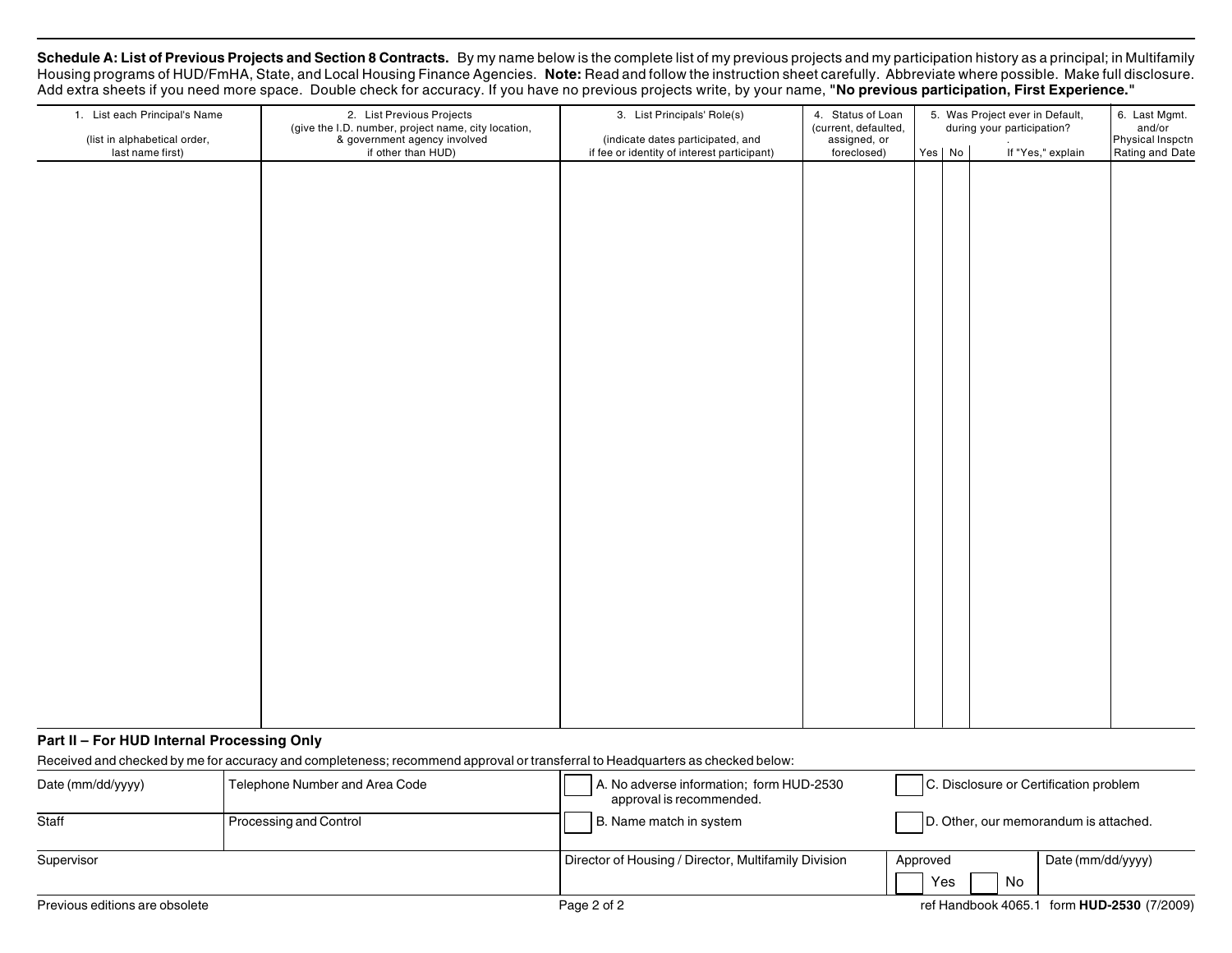### **Instructions for Completing the Previous Participation Certificate,** form HUD-2530

Carefully read these instructions and the applicable regulations. A copy of those regulations published at 24 C.F.R. 200.210 to 200.245 can be obtained from the Multifamily Housing Representative at any HUD Office. Type or print neatly in ink when filling out this form. Mark answers in all blocks of the form. If the form is not filled completely, it will delay approval of your application.

Attach extra sheets as you need them. Be sure to indicate "Continued on Attachments" wherever appropriate. Sign each additional page that you attach if it refers to you or your record. If you have many projects to list (20 or more) and expect to be applying frequently for participation in HUD projects, you should consider filing a Master List. See Master List instructions below under "Instructions for Completing Schedule A."

**Carefully read the certification before you sign it.** Any questions regarding the form or how to complete it can be answered by your HUD Office Multifamily Housing Representative.

**Purpose:** This form provides HUD with a certified report of all previous participation in HUD multifamily housing projects by those parties making application. The information requested in this form is used by HUD to determine if you meet the standards established to ensure that all principal participants in HUD projects will honor their legal, financial and contractual obligations and are acceptable risks from the underwriting standpoint of an insurer, lender or governmental agency. HUD requires that you certify your record of previous participation in HUD/USDA-FmHA, State and Local Housing Finance Agency projects by completing and signing this form, before your project application or participation can be approved.

HUD approval of your certification is a necessary precondition for your participation in the project and in the capacity that you propose. If you do not file this certification, do not furnish the information requested accurately, or do not meet established standards, HUD will not approve your certification.

**Note** that approval of your certification does not obligate HUD to approve your project application, and it does not satisfy all other HUD program requirements relative to your qualifications.

## **Who Must Sign and File Form HUD-2530:**

Form HUD-2530 must be completed and signed by all parties applying to become principal participants in HUD multifamily housing projects, including those who have no previous participation. The form must be signed and filed by all principals and their affiliates who propose participating in the HUD project. Use a separate form for each role in the project unless there is an identity of interest.

Principals include all individuals, joint ventures, partnerships, corporations, trusts, nonprofit organizations, any other public or private entity, that will participate in the proposed project as a sponsor, owner, prime contractor, turnkey developer, managing agent, nursing home administrator or operator, packager, or consultant. Architects and attorneys who have any interest in the project other than an arms length fee arrangement for professional services are also considered principals by HUD.

In the case of partnerships, all general partners regardless of their percentage interest and limited partners having a 25 percent or more interest in the partnership are considered principals. In the case of public or private corporations or governmental entities, principals include the president, vice president, secretary, treasurer and all other executive officers who are directly responsible to the board of directors, or any equivalent governing body, as well as all directors and each stockholder having a 10 percent or more interest in the corporation.

Affiliates are defined as any person or business concern that directly or indirectly controls the policy of a principal or has the power to do so. A holding or parent corporation would be an example of an affiliate if one of its subsidiaries is a principal.

**Exception for Corporations** – All principals and affiliates must personally sign the certificate except in the following situation. When a corporation is a principal, all of its officers, directors, trustees and stockholders with 10 percent or more of the common (voting) stock need not sign personally if they all have the same record to report. The officer who is authorized to sign for the corporation or agency will list the names and title of those who elect not to sign. However, any person who has a record of participation in HUD projects that is separate from that of his or her organization must report that activity on this form and sign his or her name. The objective is **full** disclosure.

**Exemptions –** The names of the following parties do not need to be listed on form HUD-2530: Public Housing Agencies, tenants, owners of less than five condominium or cooperative units and all others whose interests were acquired by inheritance or court order.

**Where and When Form HUD-2530 Must Be Filed:** The original of this form must be submitted to the HUD Office where your project application will be processed at the same time you file your initial project application. This form must be filed with applications for projects, or when otherwise required in the situations listed below:

- **•** Projects to be financed with mortgages insured under the National Housing Act (FHA).
- **•** Projects to be financed according to Section 202 of the Housing Act of 1959 (Elderly and Handicapped).
- **•** Projects in which 20 percent or more of the units are to receive a subsidy as described in 24 C.F.R. 200.213.
- **•** Purchase of a project subject to a mortgage insured or held by the Secretary of HUD.
- **•** Purchase of a Secretary-owned project.
- **•** Proposed substitution or addition of a principal, or principal participation in a different capacity from that previously approved for the same project.
- **•** Proposed acquisition by an existing limited partner of an additional interest in a project resulting in a total interest of 25 percent or more, or proposed acquisition by a corporate stockholder of an additional interest in a project resulting in a total interest of 10 percent or more.
- **•** Projects with U.S.D.A., Farmers Home Administration, or with state or local government housing finance agencies that include rental assistance under Section 8 of the Housing Act of 1937. For projects of this type, form HUD-2530 should be filed with the appropriate applications directly to those agencies.

**Review of Adverse Determination:** If approval of your participation in a HUD project is denied, withheld, or conditionally granted on the basis of your record of previous participation, you will be notified by the HUD Office. You may request reconsideration by the HUD Review Committee. Alternatively, you may request a hearing before a Hearing Officer. Either request must be made in writing within 30 days from your receipt of the notice of determination.

If you do request reconsideration by the Review Committee and the reconsideration results in an adverse determination, you may then request a hearing before a Hearing Officer. The Hearing Officer will issue a report to the Review Committee. You will be notified of the final ruling by certified mail.

## **Specific Line Instructions:**

**Reason for submitting** this Certificatioin: e.g., refinance, management, change in ownership, transfer of physical assets, etc.

**Block 1:** Fill in the name of the agency to which you are applying. For example: HUD Office, Farmers Home Administration District office, or the name of a State or local housing finance agency. Below that, fill in the name of the city where the office is located.

**Block 2:** Fill in the name of the project, such as "Greenwood Apts." If the name has not yet been selected, write "Name unknown." Below that, enter the HUD contract or project identification number, the Farmers Home Administration project number, or the State or local housing finance agency project or contract number. Include **all** project or contract identification numbers that are relevant to the project.Also enter the name of the city in which the project is located, and the ZIP Code of the site location.

**Block 3:** Fill in the dollar amount requested in the proposed mortgage, or the annual amount of rental assistance requested.

**Block 4:** Fill in the number of apartment units proposed, such as "40 units." For hospital projects or nursing homes, fill in the number of beds proposed, such as "100 beds."

**Block 5:** Fill in the section of the Housing Act under which the application is filed.

**Block 7:** Definitions of all those who are considered principals and affiliates are given above in the section titled "Who Must Sign and File...."

**Block 8:** Beside the name of each principal, fill in the role that each will perform. The following are possible roles that the principals may perform: Sponsor, Owner, Prime Contractor, Turnkey Developer, Managing Agent, Packager, Consultant, General Partner, Limited Partner (include percentage), Executive Officer, Director, Trustee, Major Stockholder, or Nursing Home Administrator. Beside the name of each affiliate, write the name of the person or firm of affiliation, such as "Affiliate of Smith Construction Co."